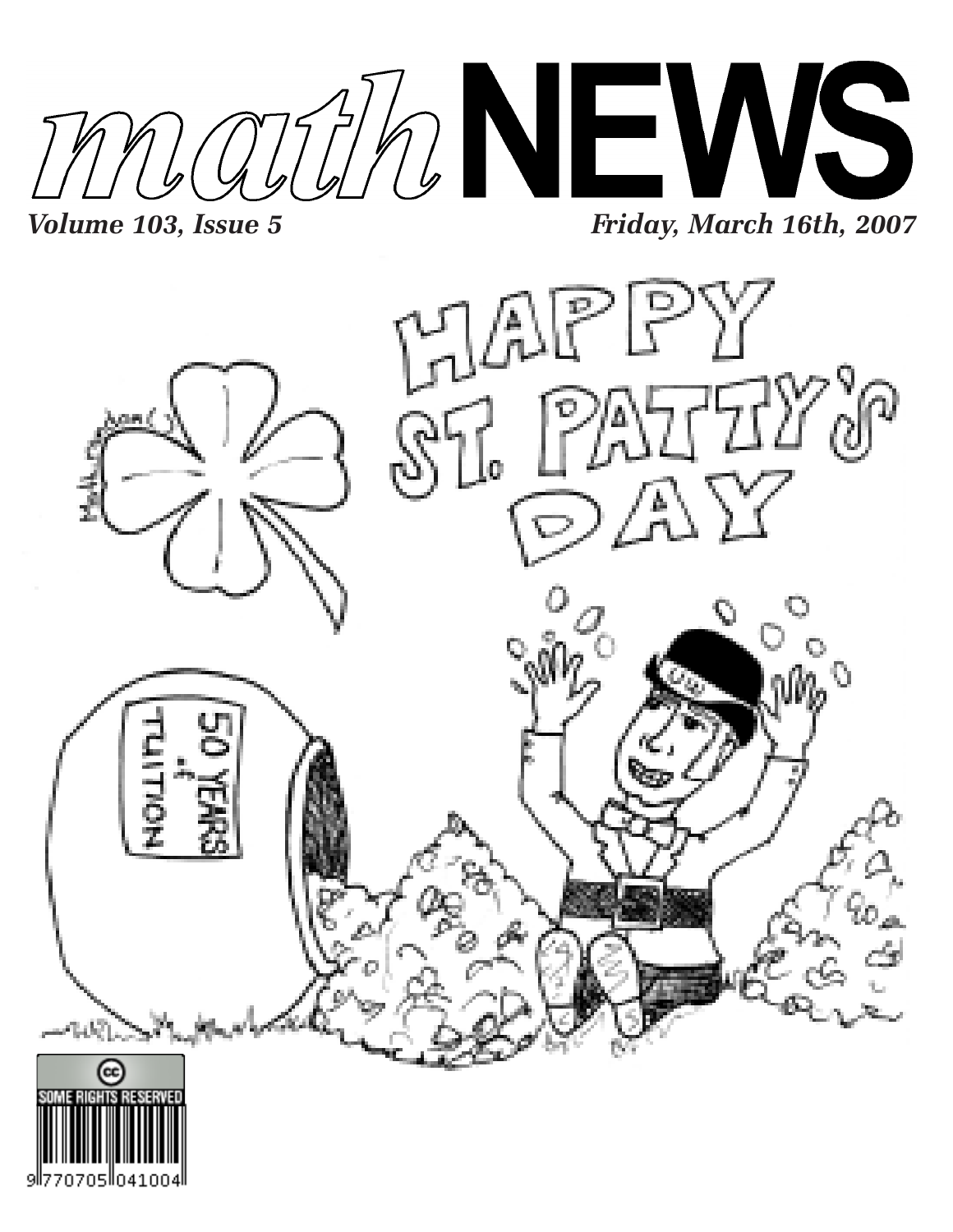*math***NEWS**

# *look***AHEAD**

| <i>MUUN</i> NEWS                          |                                          |
|-------------------------------------------|------------------------------------------|
| March 16                                  | Issue #5 thaws out                       |
| March 26                                  | Production Night #6                      |
| 6:30PM, MathSoc (MC 3038)                 |                                          |
| All are welcome!                          |                                          |
| <u>March 30</u>                           | <u>Issue #6 crams for exams</u>          |
| <b>Math Faculty</b>                       |                                          |
| April 3                                   | Lectures end                             |
| April 9                                   | Exams begin                              |
| April 21                                  | Exams end                                |
| <u> MathSoc</u>                           |                                          |
| Thursdays                                 | Movie Nights                             |
| MGC                                       |                                          |
| Wednesday                                 | Pizza, 3 <sup>rd</sup> floor MC          |
| $11:00-1:00$                              |                                          |
| <u>March 16</u>                           | <u>Grad Ball</u>                         |
| <b>CECS</b>                               |                                          |
| April 13                                  | Last day of on-campus interviews         |
| <b>Student Awards &amp; Financial Aid</b> |                                          |
| April 13                                  | Last day - Continuation of Interest-Free |
| Status                                    |                                          |
| <u>Misc</u>                               |                                          |
| April 1                                   | April Fool's Day                         |
| April 6                                   | Good Friday                              |
|                                           |                                          |

# *mast***HEAD**

Kudos to that forsaken snow storm that delayed our beloved *math*NEWS from arriving on time. We send you our ire and disdain in its truest form: apathy. However, no snow storm, especially one from the past prevented us from having another funderful production night adventure. Midterms and assignments notwithstanding, nothing stood in the way of the glory that is *math*NEWS. Much to our delight, daylight savings time brought production night to us sooner.

As usual, we do our best to bug our groovy production staff with a Hee Ho question. We posed the question "What did you lose when you lost your?" and received the answer: "We lost an hour? I was on a Scunt delirium" (lost-luck); "An hour of developing exciting new theories" (Snippet); "A bubble of rested XP" (Math.random()); "The opportunity to buy beer for a day." (j2simpso); "What hour?" (Matt); "Another chance to sleep in :'(" (Insider); "Everything …" (2:30); "Nothing. Surprise." (Andrew); "My surplus hour from last October." (DanS).

As always, we give a very happy sentiment out to graphics. They are the paper that gives our vulgar literary creative corporeal form. We would also like to thank Friday, not only for being the end of the school week, but for giving us *math*NEWS. Let us gives thanks to *math*NEWS.

Angelo "Freedom, dignity and all other things with no real monetary value."

StatsED "An hour of morning sunlight."

# **I Suck at Writing Good Music**

*To the tune of "I hate everything about you" by Three Days Grace*

Every whiny song we make About our lives that we can't take There's some stupid reprobate That thinks that he can relate.

 All my lyrics make no sense About my personal laments And I sing about regret Despite all the cash I get

Only when I stop to bitch about it

#### **Chorus:**

 I suck at writing good music Why do you buy this? You should have better taste than this. Why would you like me? *(Repeat lyrics where appropriate in the song seeing as how they complimented three chords with three sets of lyrics.)*

Angelo

# **Bug of The Fortnight**

### *Anomalies in Lisp code*

In this Bug of the Fornight we will examine some bugs and syntax errors inside of Lisp code. The following code is supposed to add all odd numbers from 1 to 100 in Common Lisp.

```
 (defunc addOddNum ()
   (for loop i from 1 to 100 step 2
for ans = 1 then (* ans i)
 finally (return i)))
```
Since the next issue of *math*NEWS will be the last issue this term, I will be covering a Bug of the Fortnight triple play: Fortran, COBOL and C, all in one article! Stay tuned for more bugs.

James Simpson

#### **ISSN 0705—0410**

*math*NEWS is normally a fortnightly publication funded by and responsible to the undergraduate math students of the University of Waterloo, as represented by the Mathematics Society of the University of Waterloo, hereafter referred to as MathSoc. *math*NEWS is editorially independent of MathSoc. Content is the responsibility of the *math*NEWS editors; however, any opinions expressed herein are those of the authors and not necessarily those of MathSoc or *math-*NEWS. Current and back issues of *math*NEWS are available electronically via the World Wide Web at http://www.mathnews.uwaterloo.ca/. Send your correspondence to: *math*NEWS, MC3046, University of Waterloo, 200 University Ave. W., Waterloo, Ontario, Canada, N2L 3G1, or to userid math-

news@student.math.uwaterloo.ca on the Internet. This work is licensed under the Creative Commons Attribution-NonCommercial-NoDerivs License. To view a copy of this license, visit http:// creativecommons.org/licenses/by-nc-nd/2.0/ca/ or send a letter to Creative Commons, 559 Nathan Abbott Way, Stanford, California 94305, USA. Terms may be renegotiated by contacting the editor(s).

The editor(s): Emerald Kushnier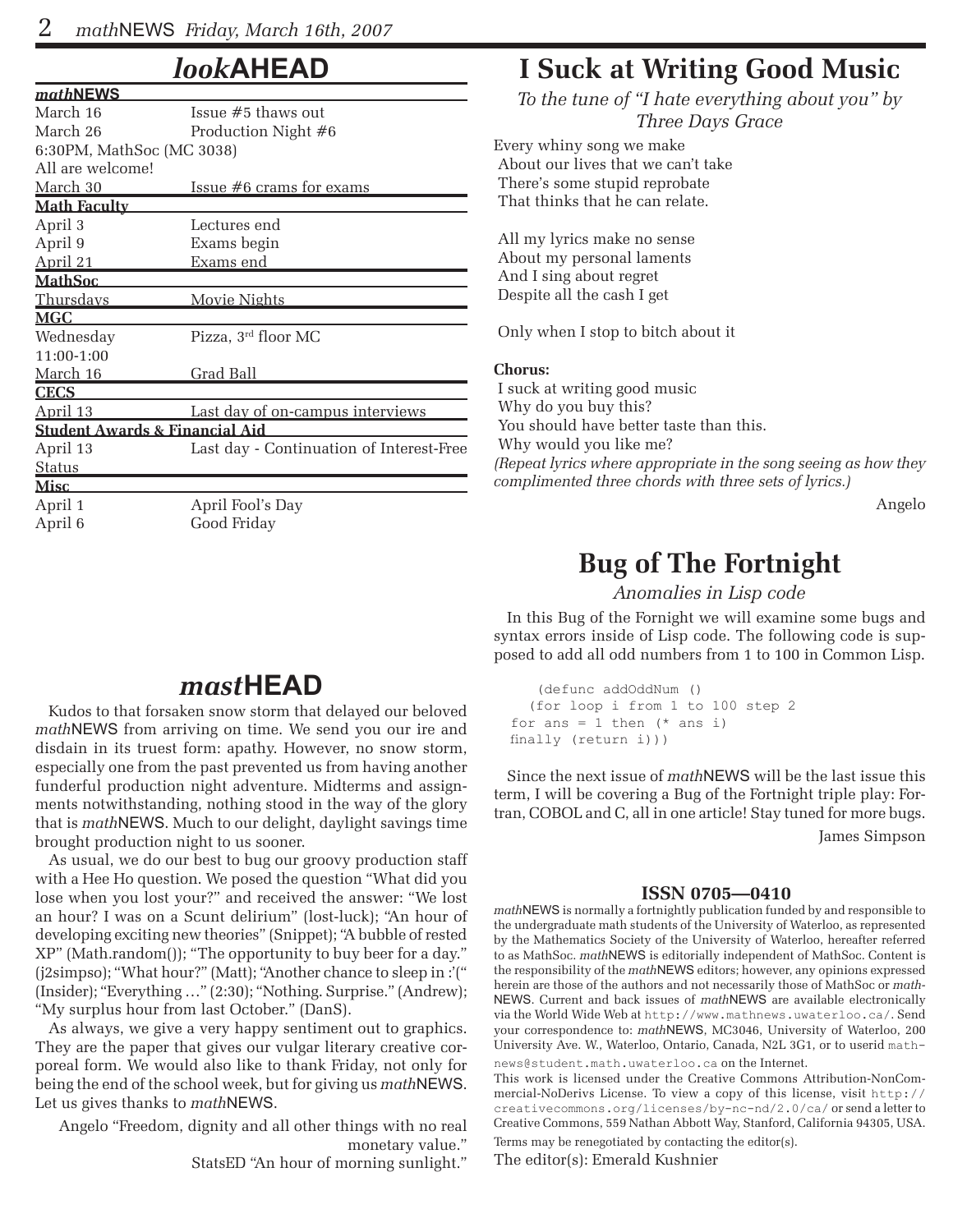# **Prez Sez**

It's like Snuggles Sez, but without the financial stability and more lemons. Man, I do like lemons. I was always taught than when life hands you lemons, you shut up and eat your damn lemons. Or something like that.

The big news these days involves the word "referendum". As you have probably heard by now, there will be a referendum March 28th and 29th on the issue of a Universal Bus Pass. As usual, I encourage you to vote. I don't really care which way you do vote, but VOTE. Voting is on-line and takes very little of your time. Do it.

If you want actual information on the issue, people will be rabidly campaigning starting Monday. They will tell you everything you need to know to make an informed decision.

There is, however, another referendum being held at the same time that I think is just as important, if not more so, than the Bus Pass Referendum. MathSoc is asking you for more money. Don't get all excited; it's not much (only \$2), and it's for a good cause. Let me explain.

Since, well, always, MathSoc has lacked a mechanism for funding capital improvements, such as renovations and maintenance in the 3rd floor lounges. If you're reading this, you've probably been past the lounges at some point, and seen how they look, for lack of a better term, shabby. This is because we simply don't have a way to pay for the work that needs to be done, such as getting new furniture, having the carpet replaced, or updating the lighting. Enter the new MathSoc Capital Improvements Fund (CIF).

If you really want to see the nitty-gritty of how the CIF works, I can only direct you the Society's Policy 32, where the whole thing is laid out in exquisite legalese. But in simpler terms, it works like this: You give us an extra \$2 per term. We put this money into a big pot that generates interest through the magic of investing. Every January, we skim off the interest and use it to buy things like new seating for the C&D Lounge, a new desk for your favourite club, or window blinds that aren't made mostly from dust.

"But you paid for Office renovations without some CIF!" I hear you cry. Well, yes, but that was from scraping together leftover money from previous terms. It's not a reliable or sustainable source of funding.

"So this CIF sounds like a great idea, but can't you afford it without a fee increase?" Probably not. Here are some interesting facts: The last time the MathSoc fee went up was S96, and that increase was used to pay exclusively for *math*NEWS, which you're reading now. The last time MathSoc's actual budget

# **VPF Says**

The refund cheques that have been requested are now printed and ready for distribution. Be sure to stop by the exec office to pick yours up and let me know that you read this article of *math*NEWS so I know how well it works.

Nothing else terribly interesting is happening, so if you have any inquiries whatsoever as to the state of MathSoc's monies, I'm your man.

> Angelo MathSoc VPF W07

expanded was 1992, when the fee went from \$5 to \$7.50. So trying to pay for the CIF out of what we have now would be like sending us back to the early 90s, which would not be such a spiffy idea, since prices have gone up more than 31% since then.

If you're still not sold on the idea, or would like more information, either myself, any of the other MathSoc exec, or even one of our Directors is more than happy to answer your questions. Drop by MC3038 and there will almost certainly be someone about who can answer your questions.

To sum up: MathSoc is asking for a small increase in its fee so that it can afford to have facilities that are kept in reasonable condition without setting itself back fifteen years financially (or 27%, whichever you prefer). I hope you find this to be a reasonable proposition and will vote in favour on March 28<sup>th</sup> and 29<sup>th</sup>.

> Eric Logan MathSoc President W07 prez@mathsoc.uwaterloo.ca

# **SASMS Are Back**

The Pure Math Club will be hosting its tri-annual Short Attention Span Math Seminars (SASMS) on Wednesday, March 28th. The festivities will start at 4:30pm, and run until about 9:30pm, or whenever we feel like going home (with my short attention span, that won't be late). The room will be announced later.

SASMS gives students the opportunity to talk to other students about their mathematical interests. Plus it is great experience for grad school, or teaching, or a real work environment. Talks usually last about 20 minutes, so no one gets too bored.

Anyone can give a talk, just email us at pmclub@gmail.com or sign up in the PMC (MC 3033) by Friday, March 23rd.

Pizza, pop, and snacks will be provided. And if you don't want to talk, but want to listen to some cool math, feel free to come out for the free food!

We hope to see everyone there.

PMC Exec

# **CSC Flash**

*News From the Computer Science Club*

The following talks are being given by the Computer Science Club:

Computational Physics Simulations. A talk by David Tenty and Alex Parent. This talk is to take place March 20 at 4:30 PM, location to be announced.

Loop Optimizations. A talk by Simina Branzei. This talk is to take place on April 8 at 4:30 PM in MC 4041.

In addition, the Computer Science Club has recently discovered videos of talks from a while ago as well as some SIG-GRAPH videos, so there will likely be some sort of SIGGRAPH video night. More information on these events will be posted throughout the MC, so be on the lookout. Finally, a great deal of past talks including a rare 1989 talk given by Bill Gates for the Computer Science Club has been posted to the CSClub website. As always, you can download past talks and learn more about the Computer Science Club via our website at: http://www. csclub.uwaterloo.ca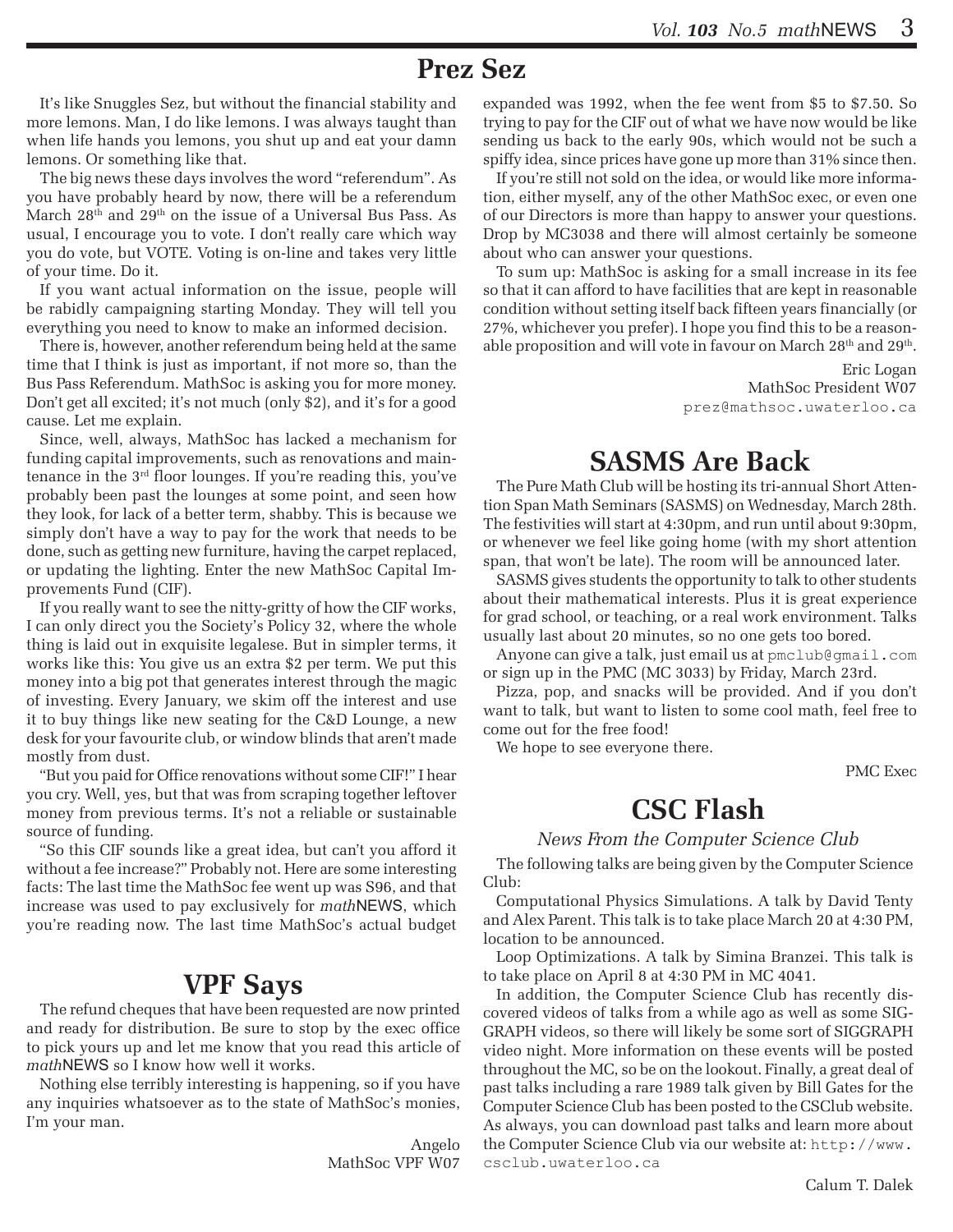# **Bee a Hit at the Integration Bee**

On Friday March 23 at 4:00 in MC 2065 the PMath AMath C&O Club will be holding it's first annual integration bee!

For those of you in first year, don't worry about difficulty. The questions may be tricky, but they won't include anything you haven't seen before in your classes (ie. multivariate integration). Plus, you can compete as an individual or in a team of two. Now if all that hasn't convinced you, at least come for the free food. Or, we can only hope, to see profs beaten by students! Local celebrity professors will be fighting for the chance to be crowned master integrator.

# *Format of Competition*

The competition will consist of two parts: A and B. Part A will consist of 8 rounds in which all contestants will be presented with a definite integral which they will have to compute exactly within 5 minutes. The beekeepers will decide which teams go on through a complicated ranking algorithm.

Part B will consist of a head to head sudden death competition where the contestants will have to work on the board. The first team to circle the correct answer wins. No random guessing allowed, contestants can circle at most one answer.

The winning team will be crowned Queen Bee/Master Integrator and will win awesome prizes!

If you wish to compete please email us at pmclub@gmail.com. Don't miss the calculus event of the year!

The PMC

# **Fully-Funded Travel and Academics**

### *Waterloo-Haifa International Program*

Heather Reisman, Founder and Chief Executive Officer of Indigo Books and Music Inc. (now Chapters Indigo), and Gerry Schwartz, Chair and Chief Executive Officer of Onex Corporation, have donated \$500,000 to the University of Waterloo for undergraduate student education and travel.

All types of Mathematics, Computer Science or Software Engineering students are encouraged to apply for travel to the University of Haifa in Haifa, Israel. No knowledge of Hebrew is necessary! The donors would like our Waterloo students to experience the culture and life of Israel and are willing to pay for travel, accommodation, food, tuition, cultural visits and all other expenses. Although the exchange is with the University of Haifa, students will be able to travel extensively within Israel (funded) and elsewhere.

Students may travel in groups, with friends, or whatever makes you comfortable. There are four options for travel so far: 1. A normal academic exchange taking Math and CS courses in Hebrew

- 2. A normal academic exchange taking elective courses in English
- 3. A four-month research work term in English
- 4. A four-week cultural exchange in August in English
- If you can think of other options, we are willing to work with you.

We will be having a Haifa Information Session on Wednesday, March 21 at 3 pm in MC 5158. Of course, refreshments will be served! Please contact Anne Banks Pidduck, apidduck@ uwaterloo.ca, for more information.

# **Pledge now, pay later**

Hey Grads (and those really keen students who read everything in *math*NEWS), hope everyone enjoyed being served pizza by the Dean!

Since the last *math*NEWS article, a lot of people have been asking two questions about donating. First, why should they donate? And second, where would the money go?

Let's look at the first question. There are many reasons to donate. As I mentioned two weeks ago, we want to do better than the Engineers. That's always a good goal. But there are serious goals, too. With student support, the Faculty can better serve the needs of Math students (new computers, more staff, etc). There are also certain perks and draws held depending on the amount pledged. Since I want to make sure I get a complete list for you guys, I'm going to hold off until the next mathNEWS article to talk about the perks. Also, I don't want this article to get too long.

Now to answer "Where will the money go?" Easy. Anywhere you want it to go. We have four main categories that you can put your money towards. Besides the three I mentioned two weeks ago — specifically MEF, Orientation, and Faculty Support (MFCF/CSCF, Tutorial Centre, Equipment), there is one more. This year, we're introducing a brand new (and really cool!) option: The Class of 2007 Scholarship. That's right, if we raise enough money this year, we can make a scholarship that will be presented to Math students on a yearly basis. That means that every year, a Math student will receive a scholarship presented by us — The Class of 2007!

If you're interested in donating, visit http://www.student. math.uwaterloo.ca/~mgc/ and click on Pink Tie Pledge on the left-hand side. If you have any questions at all, feel free to send me an email at r2paul@uwaterloo.ca

> Romesh Paul & Maciek Sliwa Pink Tie Pledge Directors

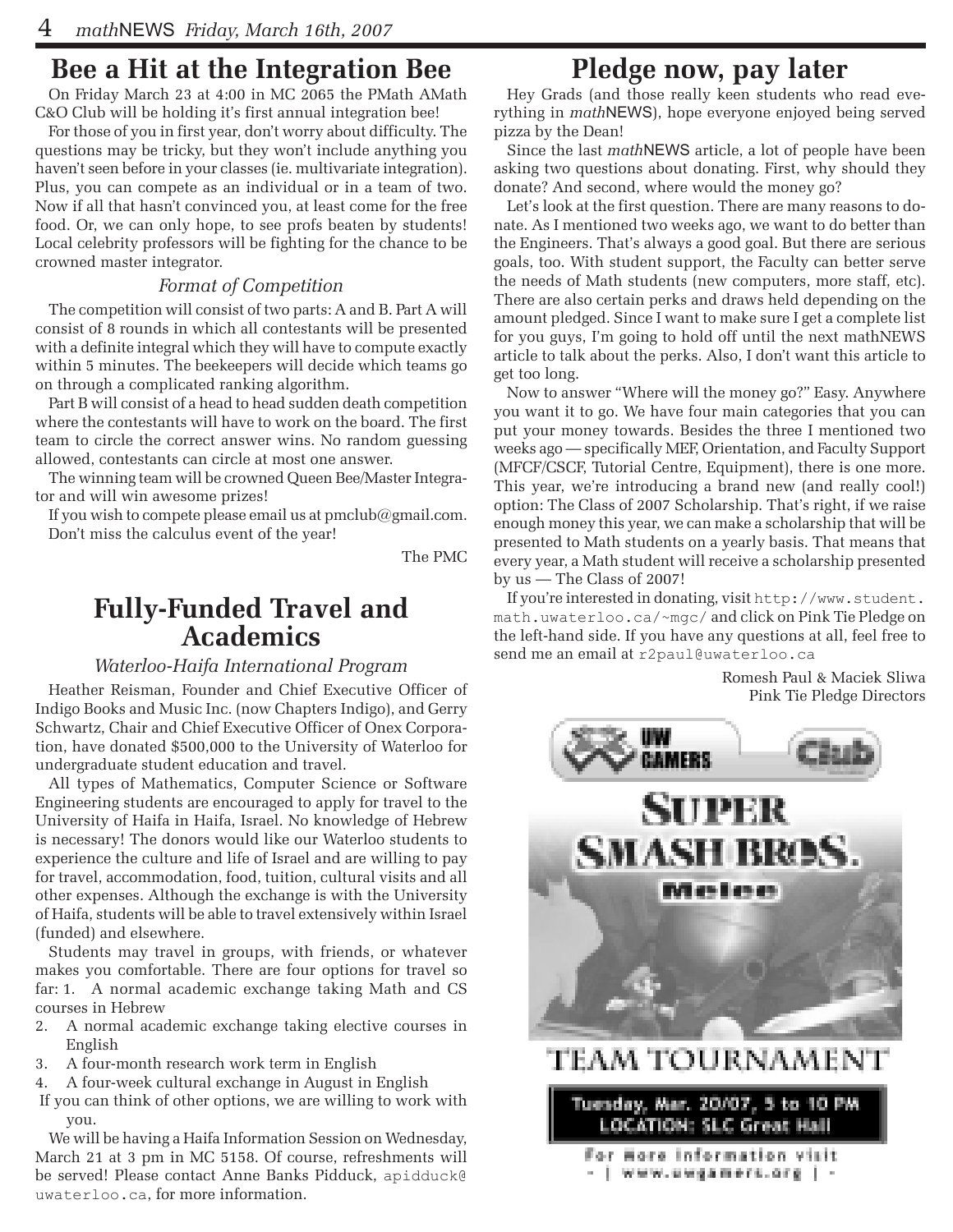# **A stapler, a stapler, my kingdom for a stapler!**

*Oh where, oh where have all the staplers gone, oh where oh where can they be?* 

Hunting for a stapler in the MC is like looking for the Holy Grail. Who knew such a small office tool could cause so much grief?

On Tuesday (Feb  $27<sup>th</sup>$ ), after hours of blood, sweat, and tears spent in the Math Tutorial Center, I finally finished my algebra assignment. "Finally!" I thought. "I can hand it in and be done with it."

As usual, I ran down the stairs to the 3rd floor (since the the staplers in the Math Tutorial Center were confiscated some time ago) to get my assignment stapled at the MathSoc office. To my shock and horror, I was confronted by a sign on the MathSoc office door saying that they're closed until March due to renovations or something. Uh oh. Now what? The MathSoc office was my only hope of keeping my assignment together (And darn, I forgot last week's copy of *math*NEWS! I could've used the free staple on there).

So I ran back up the stairs to the Math Tutorial Center and asked if anyone was smart enough to bring their own stapler, and was willing to share. Alas, nobody had any such things to spare.

I stood in front of the submission boxes, and the slot stared back at me, as if taunting me. Here I was, finally finished the assignment, but couldn't hand it in because of the lack of a tiny piece of metal that costs barely anything. I thought the University was supposed to provide its students with tools to learn. We've got all those nice computers on the 3<sup>rd</sup> floor, yet there isn't even one measly stapler that we can use in the entire building!

I was about to give up, maybe make a trip home and come back, when I decided to try one last time. So I trudged back down to the 3rd floor again, hoping that someone there would have a stapler handy. I peeked around the various offices, when I spotted some duct tape. There was a moment when I seriously considered using duct tape to keep my assignment together (and it would make it stand out and easy to find when it's handed



back), when finally, finally! I spotted a black stapler. Heaving a sigh of relief, I put the paper in the contraption and pressed down…

#### Nothing.

Ah crap. When I finally found a stapler, it's out of staples! Now what? I turned back to the duct tape and wondered if the markers would mind if I've got thick grey tape everywhere on my assignment.

Just then, out of the corner of my eye, I spotted a flash of blue in a familiar shape peeking out from behind a pile of paper. Quickly, I went over, and with shaking hands, put the paper in and pressed down…

With a familiar and reassuring click, the stapler spewed out a piece of metal that kept my papers together. The metal was wonky, but it did the job. I think now I understand how those people, lost in the desert, felt when they finally found some water.

Finally, I went back up the stairs again to submit my assignment (I've gotten two days exercise in that one day…). Lesson learned. From now on, I will keep a stapler in my bag so I don't have to go through this again. I think we as math students should start a stapler fund to bring back the staplers to the Math Tutorial Center that were there last term. Or start a protest or something and demand the University provide us with all the necessary tools to learn.

M.R.

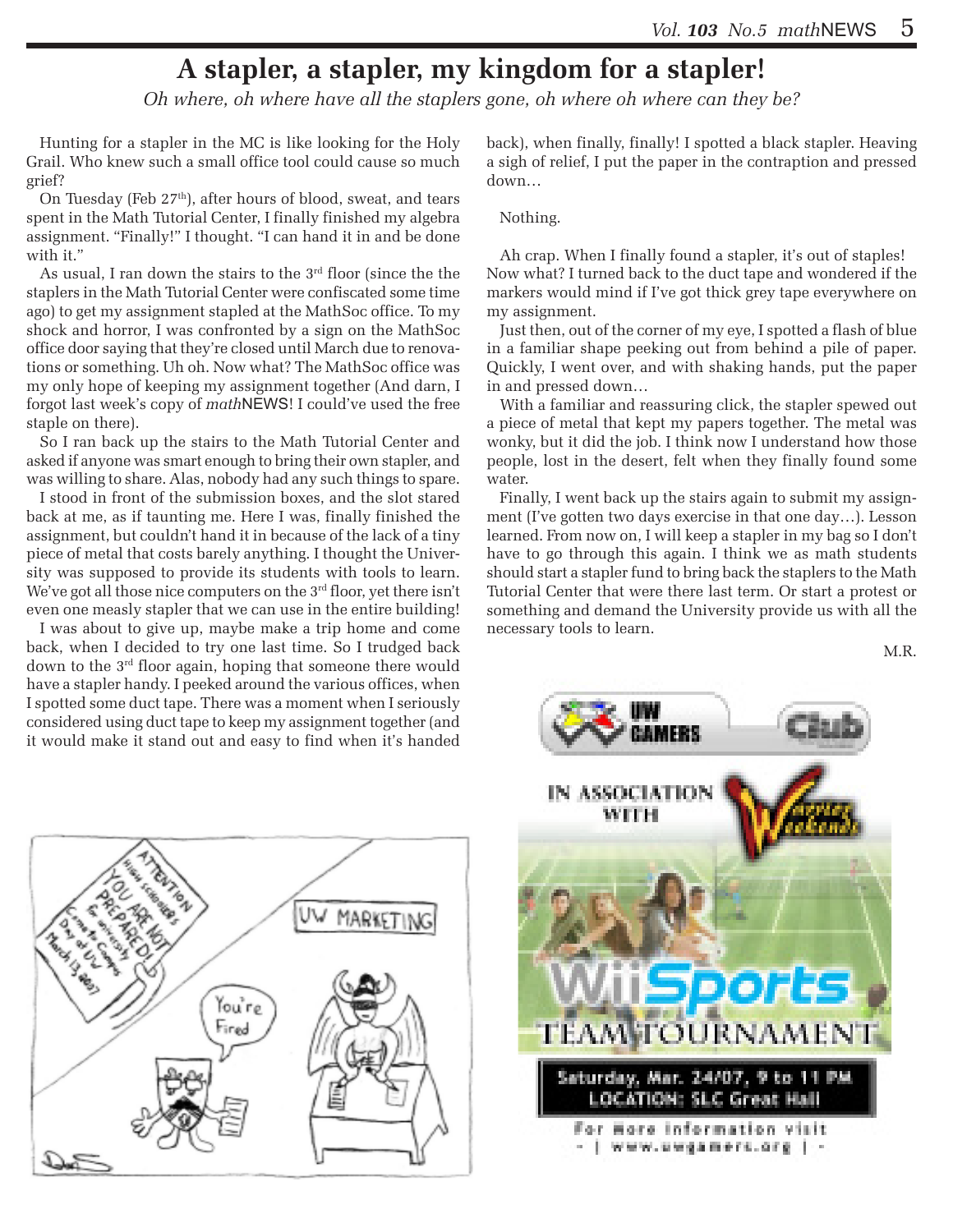# *prof***QUOTES**

[Upon seeing two pictures of MY SHIRT on the board] I'll eat my shirt if I make mistakes, but I haven't made any mistakes so far. Zorzitto, MATH 148 [Donut's volume =  $4\pi^2$ ] That's a small donut, about the size of donuts that Tim Horton's gives you these days. Zorzitto, MATH 148 Prof: Which real-life object does this resemble? Student: A donut? Prof: With square sides and square bottom? Excellent. Zorzitto, MATH 148 Look at *e*-*<sup>x</sup>* 2. Nicely bell-curved… *e*-*<sup>x</sup>* 2 is not the curve I use to adjust marks. Zorzitto, MATH 148 I'm going to outrageously claim that, if you work hard, you can simplify this to the following… Spronk, PMATH 354 Self-love is the problem, not the solution Snyder, HIST 348 Old people's feet aren't very cool Snyder, HIST 348 Proof omitted: too hard. Small, STAT 240 God I hate Valentine's Day, it's my chance… Oh, sorry. Small, STAT 240 [Talking about probability models, subsets, events] Imagine somebody gave you a birthday cake made out of one of these subsets. Small, STAT 240 To believe this, you have to believe in the axiom of choice, but not everybody here is pro-choice. Small, STAT 240 Don't write this down, because it's the wrong definition. Don't write this down either, because it's the wrong definition. It's the Russian definition. Small, STAT 240 There are more students than seats in this classroom. The proof is: there are no students sitting on top of each other. Ng, PMATH 367 No wonder I don't get any red hot peppers on RateMyProfs. Marcoux, MATH 146 [Student's cell phone goes off] Is that a cell phone? I can't tell. Well, if you play, I'll dance. [Starts dancing] Malton, CS 245 ever? board. is over.

Here's a mathematical sentence with the interesting bits removed: If [monkey noises] A then [monkey noises] B.

Malton, CS 245

[While trying to differentiate Peano vs Piano] Piano arithmetic is 1 to 88, black and white.

Malton, CS 245

If it's trivial, prove that it's trivial. If you can't prove that it's trivial, then it's by definition not trivial.

Lawrence, PMATH 346

[Regarding network congestion and dropping packets] It's like having a tower guard at the parking lot, shooting down cars that overflow the line. Since it's a overflowing parking lot, another car will appear right away. It's rein-CAR-nation. Get it? I created it, and no other profs use it because they are not as funny as I am. [The guy who had his car blown up would say] You just blew up my car! Now I'm going to steal 10 more cars. The guard with the bazooka proceeds to blow up the 10 cars that come in. And now we're stuck with a bunch of zombies in the parking lot.

Keshav, CS 456

Questions, comments, suggestions, complaints, flames, what-

Jao, CO 331

So if you're having an argument with someone and what they're saying is a load of horse bleep, then you stick up your nose at them and say, *sesquipedalian.*

Jackson, MATH 235

Recall or possibly this is the first time I'm writing this on the

Haxell, MATH 239

Since I don't know what I'm doing, the class is over.

Hare, PMATH 332

This morning I was feeling lazy. So I stopped [teaching]. Class

Freeland, ACTSC 231

"How am I going to make it to the top of the hill? I'm going to follow the gradient!" you said in Grade 5. Now you know why. Allison, MATH 119

Student: Why would the *y-y*<sub>0</sub> be squared?

*Has your prof said something quotable? Type it up and send it to mathnews@student.math.uwaterloo.ca, or write it down and drop it in the BLACK BOX (located on the MC 3rd floor, between the Comfy and the C&D).*

# **Calculus - the rate of change**

*Even if the study itself isn't changing*

Which begs the question: why are there new textbooks coming out for something that hasn't changed dramatically enough to warrant the exorbitant fees being paid for old material?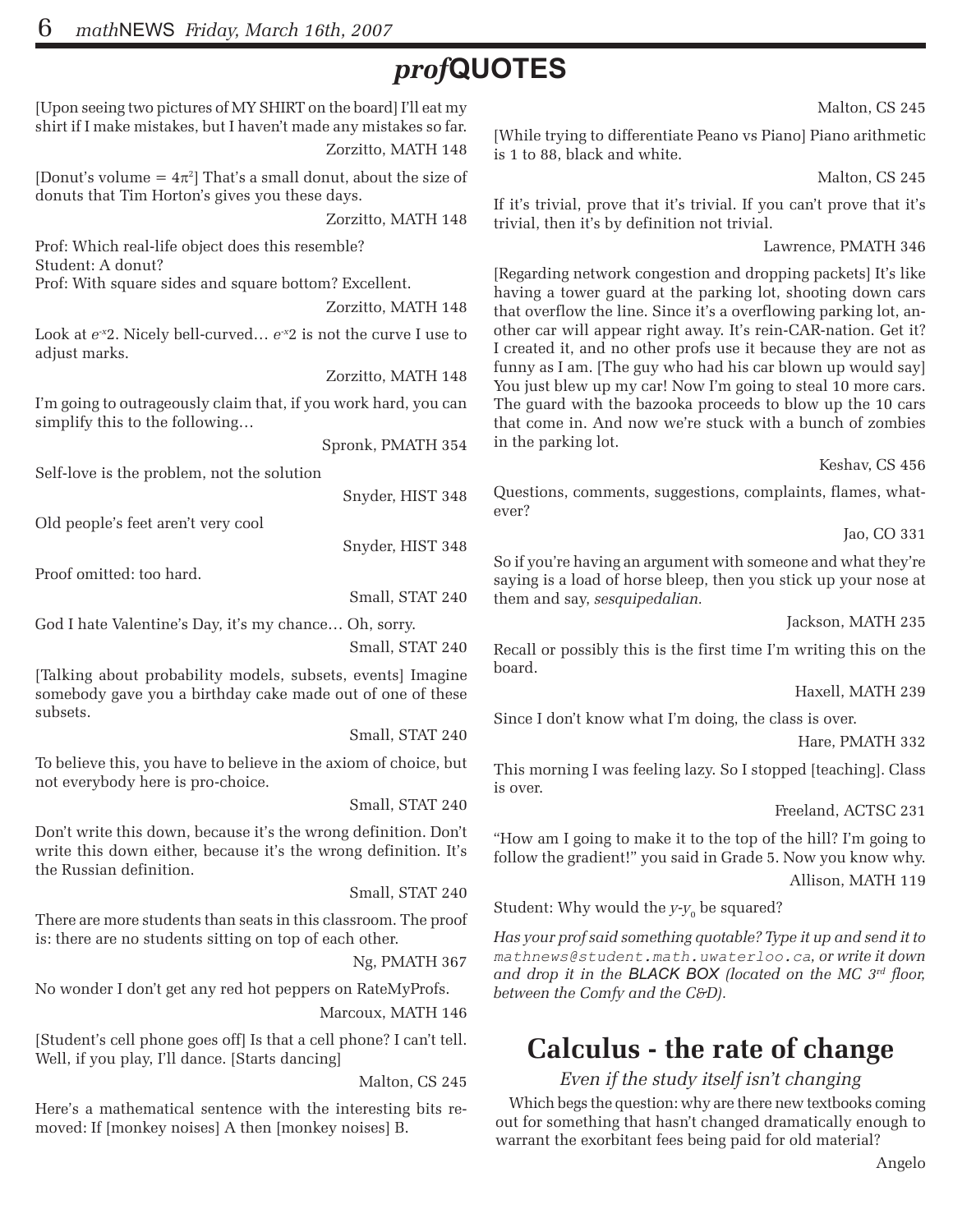# *math***HELP**

## *A mathie advice column*

**Dear Insider**, I have been known to get assignments done relatively early. My friends, on the other hand, are not. Every week, they seem to drop by my place right before an assignment is due for help on the entire thing, and to add fuel to the fire, they're even doing better than me on them (and bragging about it, I might add). It's getting annoying. Am I in the right to help my friends? **— Helpful Classmate**

**Dear Helpful**, it's good to help a classmate, but they are abusing not only your good time management skills, but also what appear to be your correct answers. The truth is that they would not be doing well at all on these assignments if it weren't for you. Remember that you are not obligated to help them on assignments, and if you feel that they've bugged you too much, just refuse to help them. This will hopefully teach them that you are not just a go-to person (and to get their work done early). (P.S. to those who do it to me, I hope that this serves as somewhat of a hint.)

#### The Insider

**Dear Insider**, I live in residence, and it seems that every time I try to study, my floormates are making a ruckus. They are just so noisy that I find myself being unable to concentrate on anything. It's getting rather annoying. How can I make them just shut up? **— Lost Focus**

**Dear Focus —** Have you tried discussing your concerns with your floormates? If not, that would be a good place to start. If you have, remember that you don't always have to study in your room. Each residence has a central area which is often quieter than a major party, as well as several libraries and empty classrooms on campus that you are free to use. Now if you're trying to sleep and they're being noisy during quiet hours, this would be a good time to talk to your don. They will do what they can to get the noise to stop.

#### The Insider

**Dear Insider**, Nigeria inheritance/contract payment list. Bank:Central bank of Nigeria (CBN).Among \$18.5m inheritance/contract payment \$15.5m Bank Draft only will be deliver to you through Diplomatic courier service. Diplomatic courier information (WITHHELD) 'til we hear from you.Your name, phone & fax, age & sex. **— Phisherman**

**Dear Phisherman**, I highly doubt that you have millions of dollars lined up for me. Besides, you are doing a horrible job when it comes to phishing. Not only are you asking for the wrong information (where is the SIN and credit card number?), but it took me a minute to even figure out what you were trying to say! Please try again. Wait, don't.

> The Insider mathNEWS\_Insider@hotmail.com

# **God of this World**

*To the tune of "Part of your World" from the Little Mermaid*

This goes out to all of those heroes fans who have to wait a month and a half before we get any new episodes.

Look at these powers, aren't they neat? Wouldn't you think my collection's complete? Wouldn't you think I'm the hero who could do anything?

 Look at these skulls, powers untold. How many powers could one hero hold? Running away, sure to think: boy, he's killed everything.

 I can melt telephones and a toaster. I can nail you with chairs to the floor. Got a broken watch? I can fix it. But who cares? No big deal. I want more!

 I wanna be where the heroes are So I can open their skulls and extract their powers. Running away for their - what do you call it? Oh - life!

 Running away won't get you too far. I can hear your heartbeat and track you for miles. Sending you all to a - what's that word again? Grave.

 What makes them tick? What makes them tock? What makes me think people are like clocks? Wandering free - wish I could be god of this world.

 Who must I kill so I can still breathe underwater? Who must I slay so I can stay healthy and well? Bet'cha I can, find that man And decapitate his daughter. Bright young, always healin' Ready to die!

 I'm ready to do what the others do Ask them some questions and get some brain cells. What's my fate and why does it - what's the word? Suck?

 Nowhere to hide, nowhere to run! I'll make you shoot yourself with your gun! Since I broke free I'm trying to be God of this world…

Angelo

# **Tomorrow is Pre-Barf Day**

*Or St. Patrick's Day, whichever*

Party tomorrow! Tomorrow is the day when we celebrate how little we can tolerate our vapid lives by drinking ourselves into a mindless stupor. Boo-ya!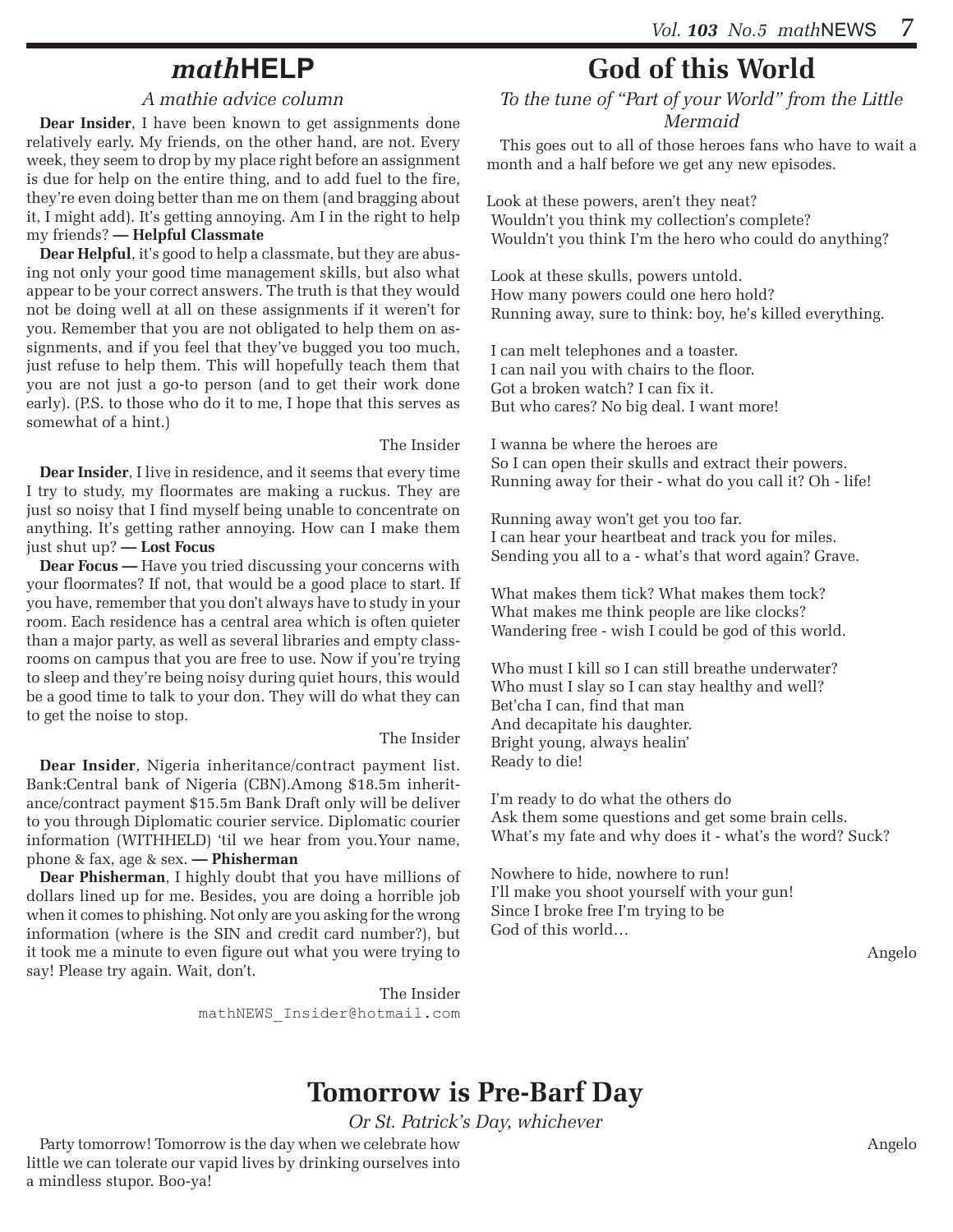# **Dating Advice From The Single Guy**

**Dear The Single Guy,** 

**I just recently found out about my girlfriend's horrible past. She used to have** *relations* **with strangers in exchange for monetary compensation. She assures me that she doesn't do that any more, but since I found out I've been noticing a lot more about her behaviour. I never thought it was suspicious, but she carries cash around in her shoe, and gets a lot of calls from a guy named Rocko. She also has an extremely extensive undergarment wardrobe. I don't think I can trust her any more, but I don't want to end the relationship because it was hard enough to find her in the first place, I don't want to find someone else.** 

**-Brendan** 

**Well Brendan, the question that you really need to ask yourself is "so what if she is/was someone who has been paying their way through school with some less than legitimate methods?" Not only is this not a problem at all, it's actually quite the blessing. Just think about this for a second. Have you ever had a girlfriend who was less than proficient in the sack? Well that is definitely something that you should take advantage of, you'll probably never find anyone as skilled as her. Not only that, but she's going to be very easy to please, or pretty good at pretending. She's bound to have plenty of money from her exploits and that means if you play your cards properly you can also get plenty of monetary rewards from her shady history as well. Lastly and one of the best things about a relationship like this is that it's actually going to be a real relationship. She's in it to be with you and so odds are good that she's actually less likely to want to cheat on you than anyone else you're likely to find (unless they have a lot of money). I hope that helps you out with your situation, don't be worried.**

I've been going on a bit too long lately so only one letter this week. However I will address comments about me in The Insider's last article from someone who just seems to suck at relationships. If you're a single female on this campus who is having a hard time finding a guy, then honestly, either your standards are way too high, or you need more help than I can possibly give, and well, I'm so knowledgeable that I can give

# **M Means Migraine**

Marvelous Mister Mechano Man

Might Mercy Merit Malevolent Mayhem?

May Many Mighty Memories Mistake Malicious Magics.

 Maybe More Miraculous Mishaps Might Mitigate Mister Mechano Man's Mistakes!

 Muscles Move Monstrous Mannequin Mandibles Making Minute Minutiae More Malleable.

 My Ms' Most Marvelous Ministrations Make Many Massacred Mathematical Matrices Mostly Malcontent.

My My, Many Ms' Mostly Miss.

 Mister Mechano Man May Merge Malign Myths Making Mental Middles Meet.

 Matriculate My Missive, *math*NEWS. Marvelous!

lost-luck

# **Dating Advice From The Cheese Grater**

Dear The Cheese Grater, Help! I met this nice guy at the DC library last week, and he helped me carry my books and was all sweet and everything, so I said I'd meet him for coffee this weekend, but then I found out he's an international assassin with herpes! He's like on the cover of InterHerpAssassin Bimonthly this bimonth! Does this mean he's bi? I don't like bi guys. They smell like lemonade. How do I break it off? Signed, Herpeless in Waterloo

*Cheese Grater:* ...

 Dear The Cheese Grater: I've been juggling three guys on and off for a while now. I know, I know, that's not cool, but I thought I could keep things under control if I soundproofed their rooms. But I think one of them started talking to the others by shaking their chains in Morse code, and then I started noticing weird patterns in their urine pools, like a sort of code. And I'm pretty sure the redhead was making hand gestures to the blonde on our way to a night of torrid passionate lovemaking on the furnace. I think I'm going to lose them all, CG. What do I do? Uncertain in The Basement

*Cheese Grater:* ...

 Hey, Cheese Grater. Two years ago I mailed myself to Russia to find myself a wife. Halfway through transit I guess they discovered my postage was insufficient, so they dropped me off in the middle of the Pacific. I spent a long eight months adrift at sea, sustaining myself with random corpses I found floating around this flaming wreckage. Eventually I landed at some island where the the people were really, really tiny; like, an inch tall or something. They thought I was an invader, but eventually I killed enough of them with my thumb to make them stop saying it. Now I'm swimming in piles and piles of miniscule concubines, and I find myself not missing normal-sized women at all. And I fantasize about leprechauns with braces. Is that weird? Yours, Plucky in Whoknowswhere

*Cheese Grater:* \*rusts\*

HWT

# **Om Mani Padme Hum**

#### *Pearl of the holy lotus*

For those of you unaware the above expression is a Bhuddist mantra with its translation. The meaning of this prolific expression is derived from the lotus flower. In layman's terms, it means something beautiful growing from something not beautiful. Like a flower growing in mud or the Doom movie and the FPS scene.

As students we don't usually have time to truly appreciate the beauty of the world around us. For example, take mathematics. As a math major I find myself facing the horrible and unrelenting rape from my courses on a daily basis. As I find difficulty in sitting down and walking, I fail to realize the true splendor of math. The pure abstract maths, and the applicable maths. From thousands of hours of hard labour with nary a lay in sight, we develop a deeper understanding of how the world works.

So take time out of your ridiculously heavy work load — the time when you should be spending every waking breath trying to grasp concepts that until then have eluded you — to relax. Look around, look at the thousands of people competing for the same jobs as you, as they work tirelessly driven by the desire to surpass you. Find the pearl of your holy lotus.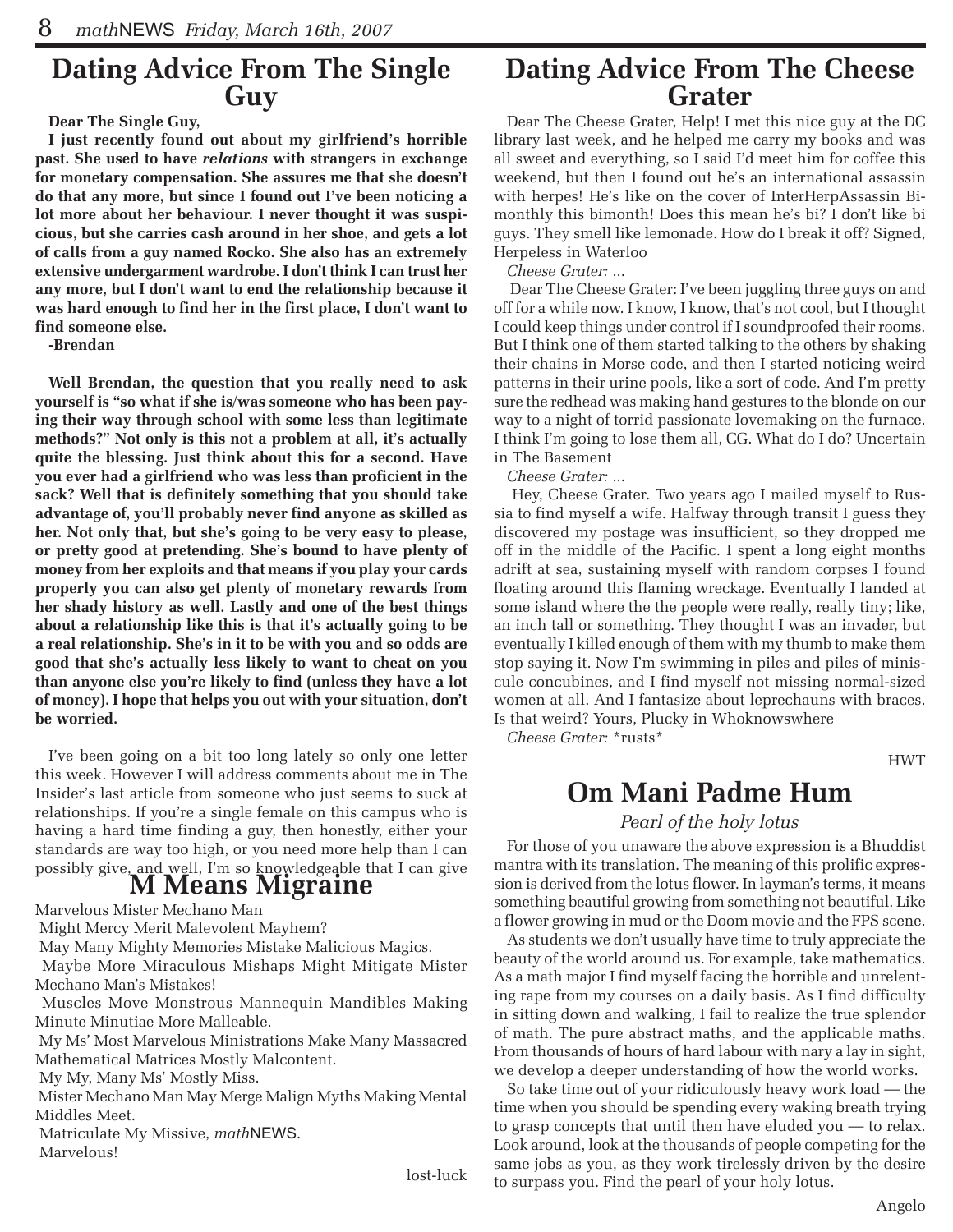# **Horrorscopes**

# *Because you suck*

**ACCOUNTING!!** that I promised you good futures if you did **SOFTENG** my taxes for me. Well, since you charged me ridiculous fees again this year, I am being forced to take revenge on your souls. Trust me, it won't be pretty.

Your lucky number: A refund *r* < 0.

### **ACTSCI**

If you are looking for love, you will not find it on this campus. In fact, you will find it difficult to find it on any campus. What would increase your chances is partying. Invite Arts so that you can get some girls.

Your lucky number: 0 girls interested.

### **AMATH**

Your attempts to make the PMaths like *e* are beginning to backfire. You need to come up with something else, and you need to do it fast. Talk to a Double Degree; they know what's popular on Laurier campuses.

Your lucky number: 100% drop in love for *e*.

### **BBA/BMATH**

Your time-management skills have greatly improved since starting your program. Specifically, you have learned that you shouldn't do assignments at the last minute, lest you have to walk to the other school to submit it. Just remember to put it in your bag this time.

Your lucky number: 45 minutes just to submit an assignment. **CM**

You will numerically solve some shmuck's equations for k airflow particles. All you need is a little bit of help.

Your lucky number: MatLab 7.

#### **C&O**

So you've combined and optimized your usage of the co-op system, and once again, it left you jobless. You do realize that if you want employment, you actually need to spend more time optimizing your job search skills instead of the system itself.

Your lucky number: 0 jobs.

#### **CS**

Your reliance on technology is going to lead you up to failure when the technological age dies. After that time, you will not know how to cope. Take lessons with an ESer now before it's too late.

Your lucky number: 7 CSers living off the land.

### **MATHBUS**

As you continually laugh at the Double Degrees for having to walk to and from Laurier every day, you will soon realize that they have a distinct advantage. For example, are they walking to and from Laurier with a girl? Think about it.

Your lucky number: 0 girls here for you.

### **MATHSCI**

You know what makes a really great date? You can go skydiving, and just before you and your mate jump, calculate the speed at which you'll hit the ground without a parachute. If that doesn't add to the thrill, I don't know what would.

Your lucky number: 100 km/h at 4000 m.

### **PMATH**

You are going to develop an unimaginable love for numbers. I would not interject to your newfound love of  $\pi$ , however you should probably stay away from *e*. That stuff will really mess with you. Your lucky number: π *e*.

Technology is going to continue to thrive over the next many years, however CSers are going to start preparing for its death. Please slap them, for they are as gullible as a Laurier student.

Your lucky number: 7 CSers being laughed at.

### **STAT**

Statistically, you are doing well in your program. A good portion of you drop out relatively early in the program, so you know that you are indeed one of the lucky ones. Now you can have a beer to celebrate.

Your lucky number: 2-4.

### **UNDECLARED**

Seriously. You've taken many different kinds of math, and you still don't know what you want to do. You do not deserve to be in math. Go to arts, where you have the right to be indecisive.

Your lucky number: 0 decisions in 4 years.

### **AHS**

Some people just do not realize the severity of problems caused by (insert random factor here). You really need to take initiative and educate those who are trying to inflict harm on themselves.

Your lucky number: 1 person saved (if you're lucky).

#### **ARTS**

You will notice an influx of undeclared mathies entering your realms. Do not insult them, for the now realize that math is not where they belong. You can leave the laughing to us, since they are now your equals and our subordinates.

Your lucky number: 17 angry math, er, artsies.

#### **ENG**

We all know that you were behind the malicious fire in the MC last week. Do you see us going around lighting your buildings on fire? Actually, come to think of it...

Your lucky number: 5 hot buildings.

## **ES**

CSers will probably be coming to you trying to figure out how you live off the land after technology dies. Laugh at them, for they are ridiculously absurd. After that, they will have (hopefully) figured out that this is just a hoax.

Your lucky number: *x* idiotic CSers where  $0 < x < 7$ . **SCI**

You have become fully aware of the dump that this planet is becoming. You are also aware of how well the trash can be used as energy. I am not aware of why you are doing nothing about it.

Your lucky number: 0 energetic scientists who will pardon the pun.

#### *math*EYE

Takes no responsibility for any consequences of the above predictions

# **Food for Thought**

Violence against women is wrong and should be crusaded against. However, violence against men isn't anything noteworthy, nor should we be worried about it. It would be too unfair to women that way.